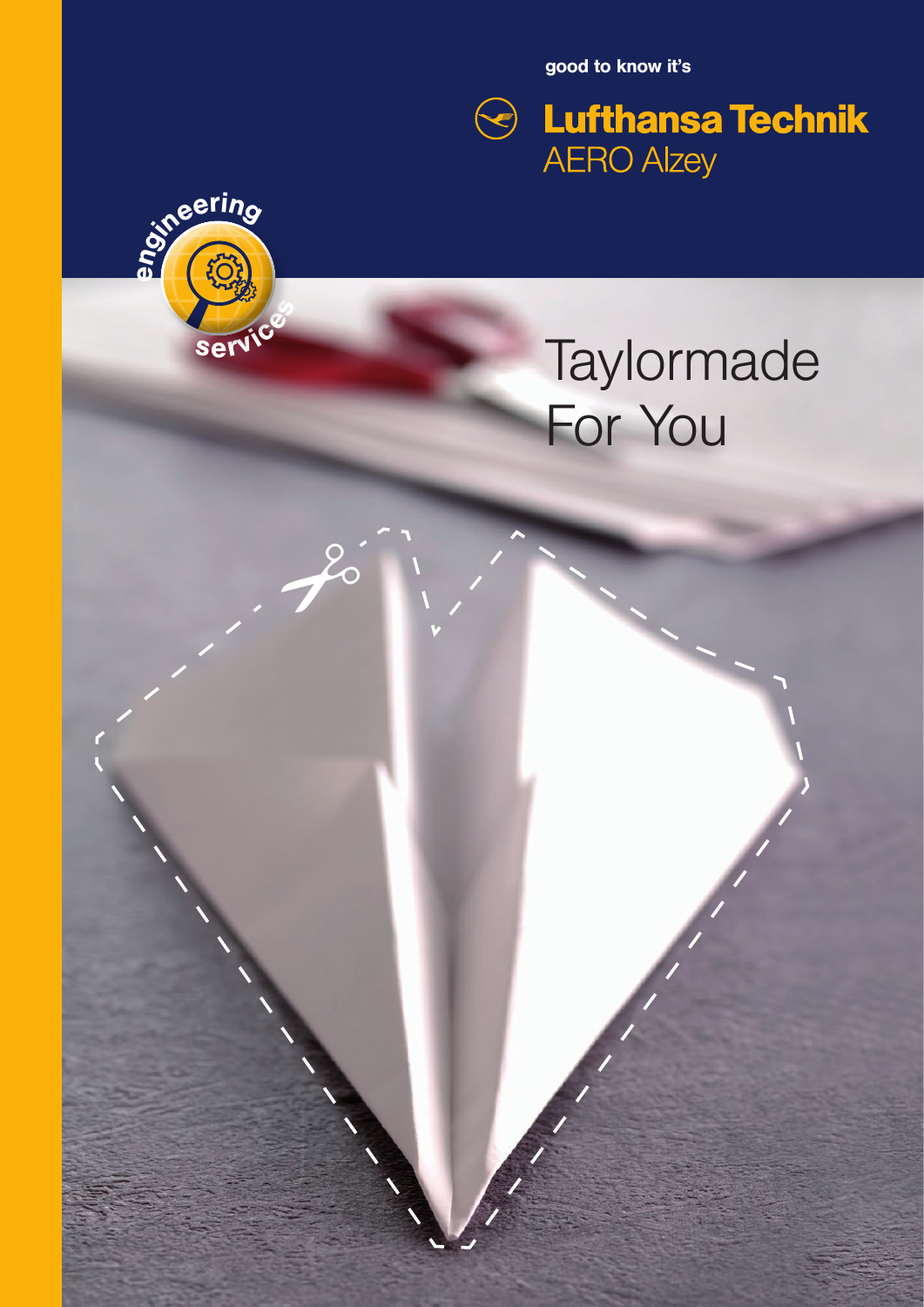

# 360° Customized

With an output of over 450 engines per year, Lufthansa Technik AERO Alzey is your highly experienced partner when it comes to operating reliable engines. No matter if you need a classical overhaul or our support in an unusual *troubleshooting* event, our engineering will find the suitable workscope dimension to ensure long operation times without unscheduled events. To further support you, we also take care of warranty handling and damage investigations, as well as perform on-site repairs. Our high flexibility guaranties you that all services are offered from your 1st to your 100th engine.

#### Additional Services

In addition to our core services which ensure your safe engine operation, Lufthansa Technik AERO Alzey offers a wide range of additional services for your convenience. We support you from finding the optimal engine removal schedule for your fleet to helping assess the current market value of your engines. For operators with larger fleets a **workscope guideline** can be established, setting standards for your engines and ensuring short turn around times. Short repair times are also achieved by **customized material management**, providing you with exchange parts from either your own customer stock or our extensive parts pool.

# Expect Experience

*" Our highly motivated, internationally experienced engineers offer you the most complete service available in MRO business, supporting you from buying, operating and maintaining up to selling your engine. "*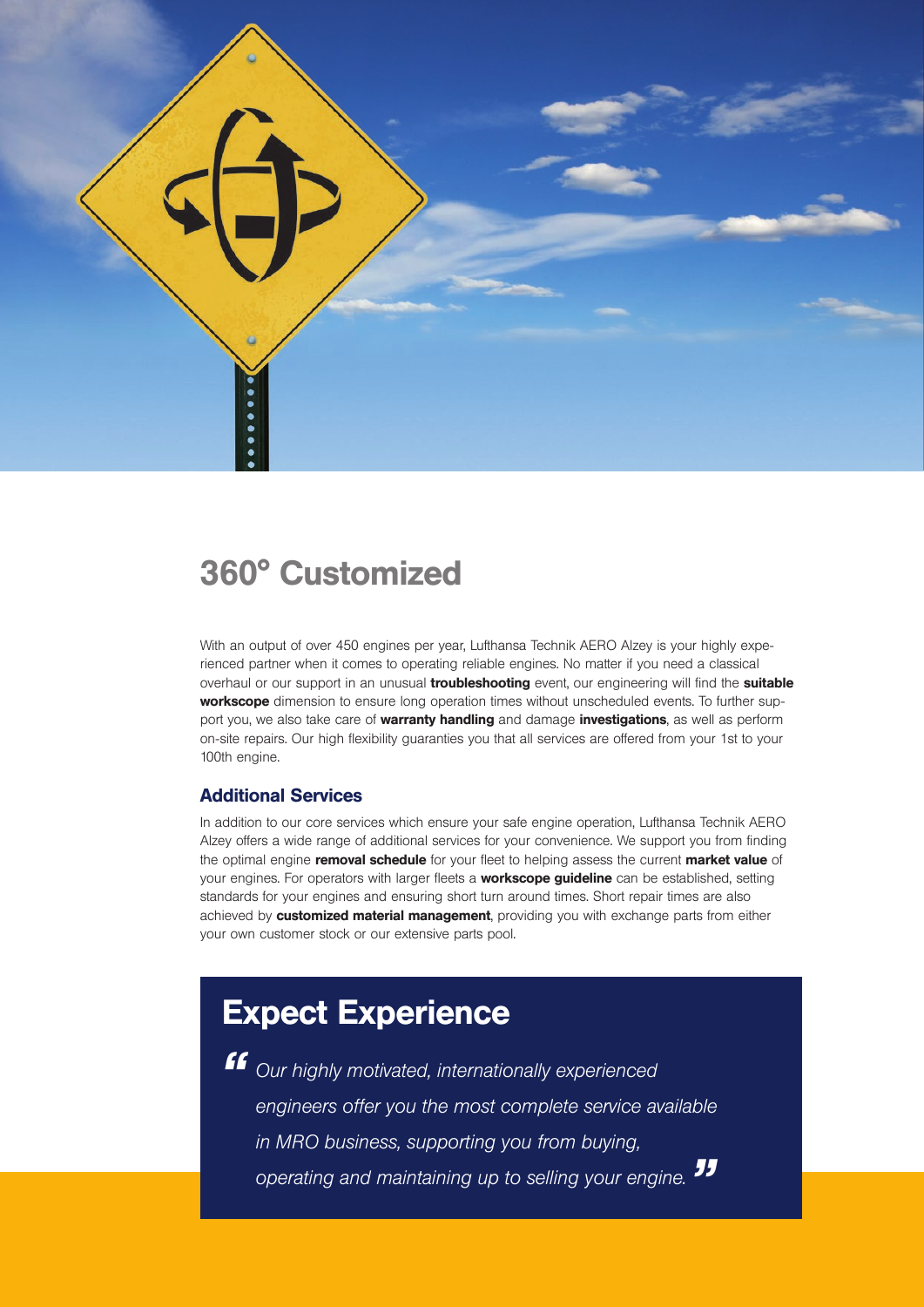

# The engine wisperer

Lufthansa Technik AERO Alzey has a dedicated engineering team for each OEM – General Electric and Pratt & Whitney Canada. Our teams consist of the perfect mixture of young and dynamic, but also knowledgeable and experienced engineers always tend to find the most efficient solution to fulfil your individual needs. Our engineers are specially trained for their assigned engine models and customers' region; almost all have work experience abroad and the awareness to address intercultural characteristics. This structure ensures a high level of experience and engine type specific knowledge for customers' satisfaction. We understand ourselves as troubleshooters delivering more than just standard repairs and overhauls. With highest precision we take care of your concerns.

#### Tailor-made workscopes

Our unique portfolio covering core services for every shop visit and completed by additional customized recommendations, assessments and arrangements ensures the complete spectrum required to manage your single aircraft or complete fleet. Hereby we concentrate on your technical and commercial point of departure and will develop tailor-made solutions together with you. Engineering is our dedication, which we want to share.

#### Engineering Core Services

- Customized Workscoping
- Teardown and Investigation Report
- Warranty Handling
- Test Cell Troubleshooting
- On-Wing and On-Site Support
- Troubleshooting Support

#### Engineering Additional Services

- Customer Status Report and Single Engine Event Review
- Engine Assessment
- Customized Material Management
- Continuous AD & SB Recommendation
- Engine Removal Planning and Control
- Customized Workscope Guideline
- Line Maintenance Recommendations